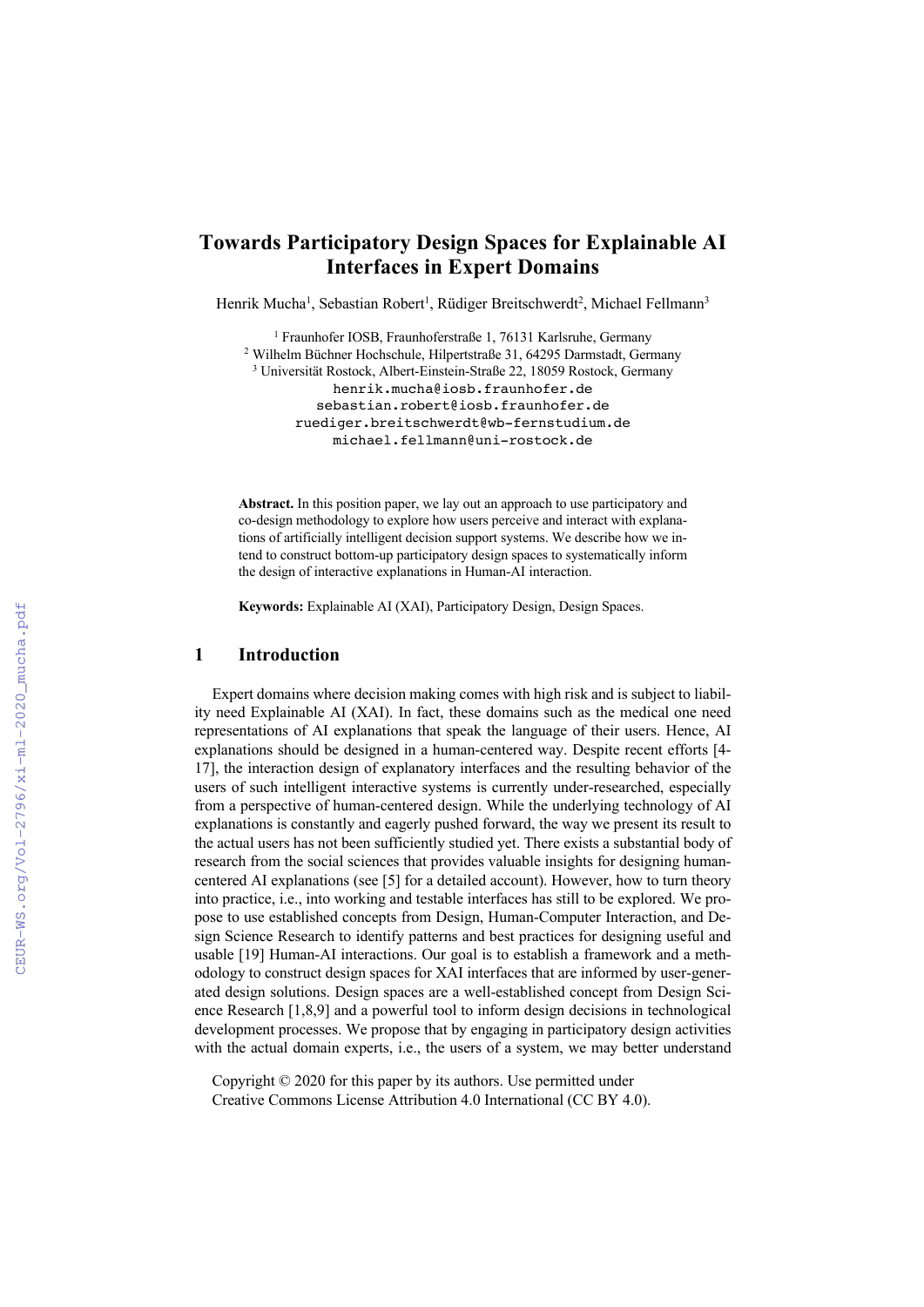how humans perceive AI recommendations and then derive design patterns that inform the designers of such systems in a human-centered way. In the remainder of this paper, we will lay out how this idea can work as a research approach.

# **2 Research Opportunity and Goal**

#### **2.1 Human-centered Explanations**

In order to be considered capable to serve as a tool in expert domains, artificial intelligence (AI) must be interpretable, i.e., intelligent systems that derive conclusions and recommendations from machine learning processes must be able to explain their behavior in a way that is understandable for their users. Understandable or interpretable explanations are a prerequisite for the formation of trust which again is key for technology acceptance and adoption. Trust is gained by being honest and truthful, i.e., by making clear what led someone or something to do or say X and not Y. This is done through explanations. An explanation is usually defined as an answer to a why-question [5]. Explanations are interactive in nature; hence, interactivity is crucial for XAI [14]: There are two actors in explanations, the explainer and the explainee. In order for these two actors to interact with each other, a common ground must be established. Consequently, explanations must be designed to meet the needs of the individuals or the group of people they address. In other words, the explainer must speak the language of the explainee and therefore, AI explanations must be designed in a human-centered way.

### **2.2 Related Work**

Given that we present a position paper, we only briefly touch upon research we regard as motivational for our own approach. Miller [5] provides a comprehensive study on explanations in AI. The paper summarizes insights from the social sciences and puts them into perspective for AI researchers. He focuses on the questions: What are explanations? Which models and theoretical frameworks are worth looking at? He sums up his major findings in four statements:

- *1. Explanations are contrastive*
- *2. Explanations are selected (in a biased manner)*
- *3. Probabilities probably don't matter*
- *4. Explanations are social*

Further, Miller identifies a research opportunity relevant to our work: "as far as the authors are aware, there are currently no studies that look at the cognitive biases of humans as a way to select explanations from a set of causes". Ribera and Lapedriza [12] follow up on Miller and proceed to think about what user-centered XAI could be. They suggest establishing a user model that differentiates between (1) developers and AI researchers, (2) domain experts and (3) lay users. Weld [18] sketches a vision for building interactive explanation systems, stressing the point that interactivity will be key for explanations to work and we add: Especially in expert domains. Ming et al. [6]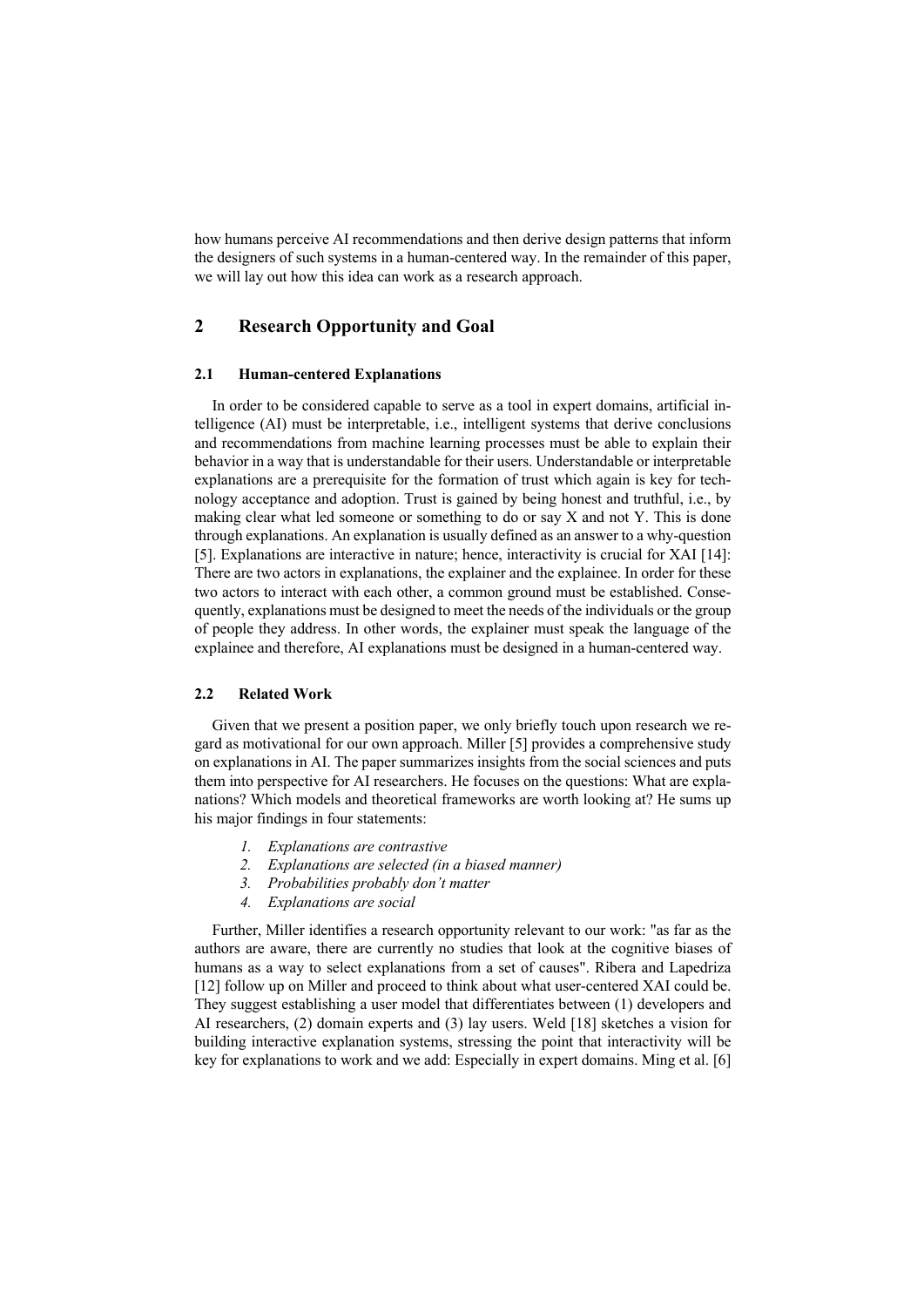present a concept and actual interface showing how explanations may look like on a practical level and as interactive systems.

### **2.3 The Case for Participatory Design Spaces in Human-AI Interaction**

The related work has three implications: First, there seems to be a consensus that AI explanations have to be interactive. Second, explanations have to speak the language of the respective user. Third, there is a valid need to investigate how actual users of (expert) systems perceive and understand the representations of AI explanations (i.e., user interfaces consisting of e.g., texts, diagrams, charts, illustrations, etc.). We argue that this research gap can be addressed by exploring people's attitudes and behavior through co-design [13] or participatory design [1,16] , i.e., by going through design activities together [7,8]

In other words, and formulated as a research question: *How do different representations of AI explanations, i.e., different explanatory user interfaces, affect the decision making of (expert) users taking into account their cognitive biases?*

The research goal is to develop a framework and a methodology to establish user touchpoints along the XAI development process. These will take form as so-called participatory design spaces. The latter is a term we intend to coin in order to describe design spaces that are constructed from design patterns observed in user-generated design solutions. By formalizing user perceptions and opinions as design spaces, we should ultimately be able to provide valid guidelines for more informed design decisions in the new field of designing explanations in Human-AI Interaction.

### **2.4 Research Approach: Bottom-up Participatory Design Spaces**

We propose to derive design patterns from user-generated design artifacts of representing (interactive) AI explanations to inform designers of Human-AI interactions. To this end, we collect user-generated design solutions by engaging with users in participatory design activities. This means that we create design artefacts together with users that seek to optimize existing representations of AI explanations from the subjective point of view of these users. This is typically done by asking three questions with regard to an explanation:

- 1. What do you see?
- 2. What is good and what is bad about it?
- 3. What would you do differently?

The latter is manifested and made concrete in the form of e.g., sketches. From this collection we will then derive patterns and further evaluate them e.g., through crowdsourcing and online-evaluation tools. Eventually, we can then summarize and formalize these patterns as design spaces.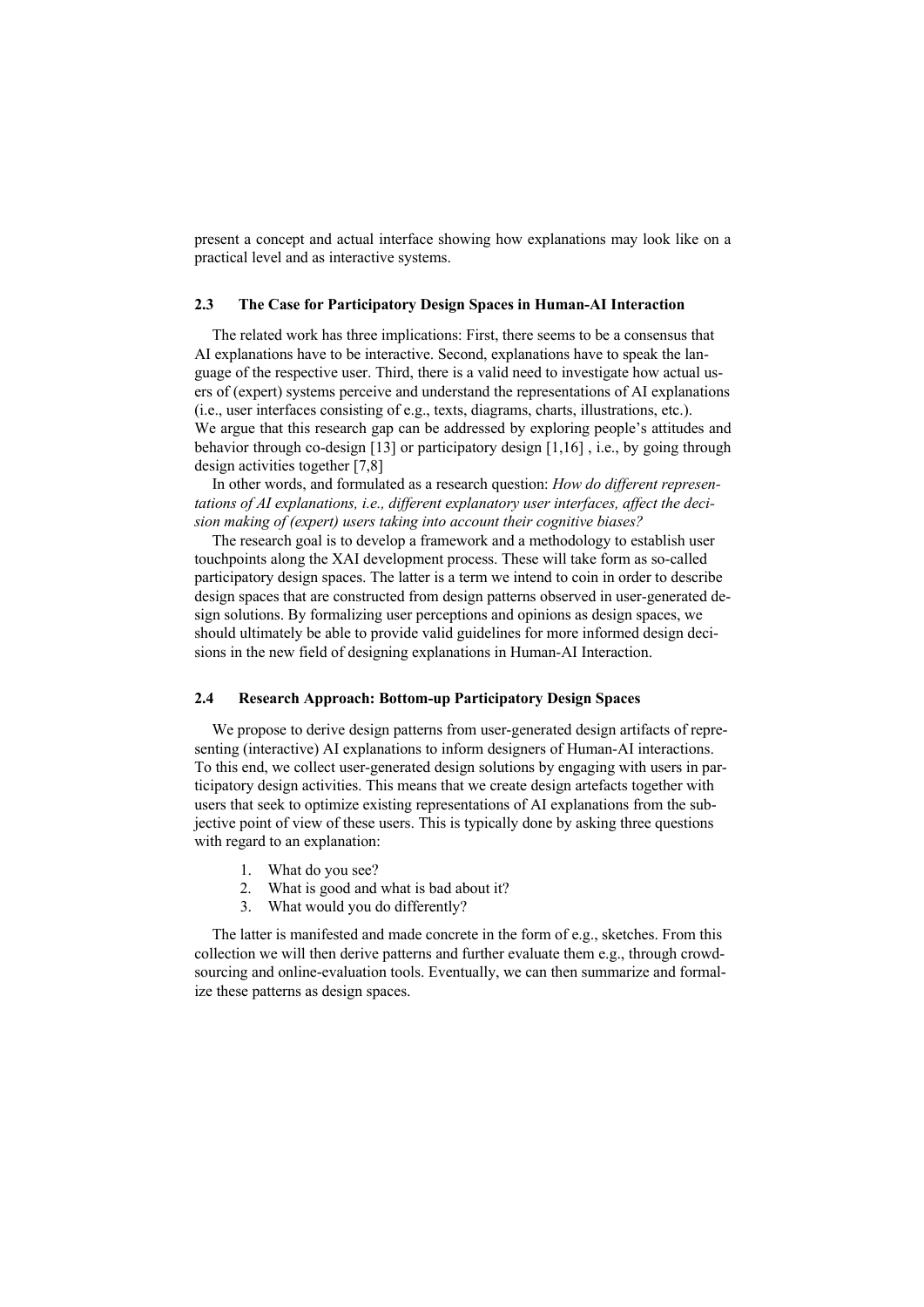Typically design spaces are constructed top-down, i.e., by reviewing relevant literature.<sup>1</sup> We propose to construct bottom-up design spaces by collecting data from engaging in a combination of behavioral experiment and design activity with users. In our paper on Workbook Sprints [8] we describe how this may take shape in practice.

In sum, we seek to establish a research framework that allows to describe evidence-based design heuristics for decision support systems focusing on health. Ideally, the methodology could also be applied to other expert domains due to the underlying systematic. However, this research approach comes with a number of challenges and opportunities, summarized in Table 1.

**Table 1.** Challenges and Opportunities of Participatory Design Spaces for XAI Representations

| Challenges |                                           | Opportunities |                                          |
|------------|-------------------------------------------|---------------|------------------------------------------|
|            | Differential Expertise [1]                |               | Empirically informed design decisions    |
|            | Domain specific problems that are hard to | $\bullet$     | Traceability of design decisions         |
|            | evaluate, e.g., by lack of large cohorts  | $\bullet$     | Little effort for covered decision prob- |
|            | Availability of domain experts            |               | lems                                     |
|            | Incentives for participation              | ٠             | Common ground for focused evaluation     |
|            | Prototyping decision support              |               |                                          |
|            | Managing and updating the design          |               |                                          |
|            | space(s)                                  |               |                                          |

# **3 Conclusion and Future Work**

In this position paper we have motivated the need for participatory design spaces as an approach to inform the human-centered design of Human-AI Interaction focusing on XAI in expert domains. We highlighted existing work to emphasize the current relevance of this matter. We continued to describe how our research agenda can succeed on a methodological level and through experiments. Currently, our approach takes shape in an empirical study where we focus on user's perceptions and optimization proposals for Local Interpretable Model-Agnostic Explanations (LIME) for a general estimation task. The study has two parts, one co-design part in the form of remote workshops and the second as a large-scale online survey. We consider this endeavor a proof of concept to, if successful, be transferred to our main domain of interest, which is medical decision support. We like to bring the knowledge and expertise of HCI methodology to the discourse on XAI and follow the call for inter-disciplinary research efforts on machine behavior [11]. Thus, we hope to make a valuable contribution to inform the design of usable, useful, and trustworthy intelligent systems.

<sup>&</sup>lt;sup>1</sup> Schaub's design space for privacy notices [13] is a good example for this process from a different research field.